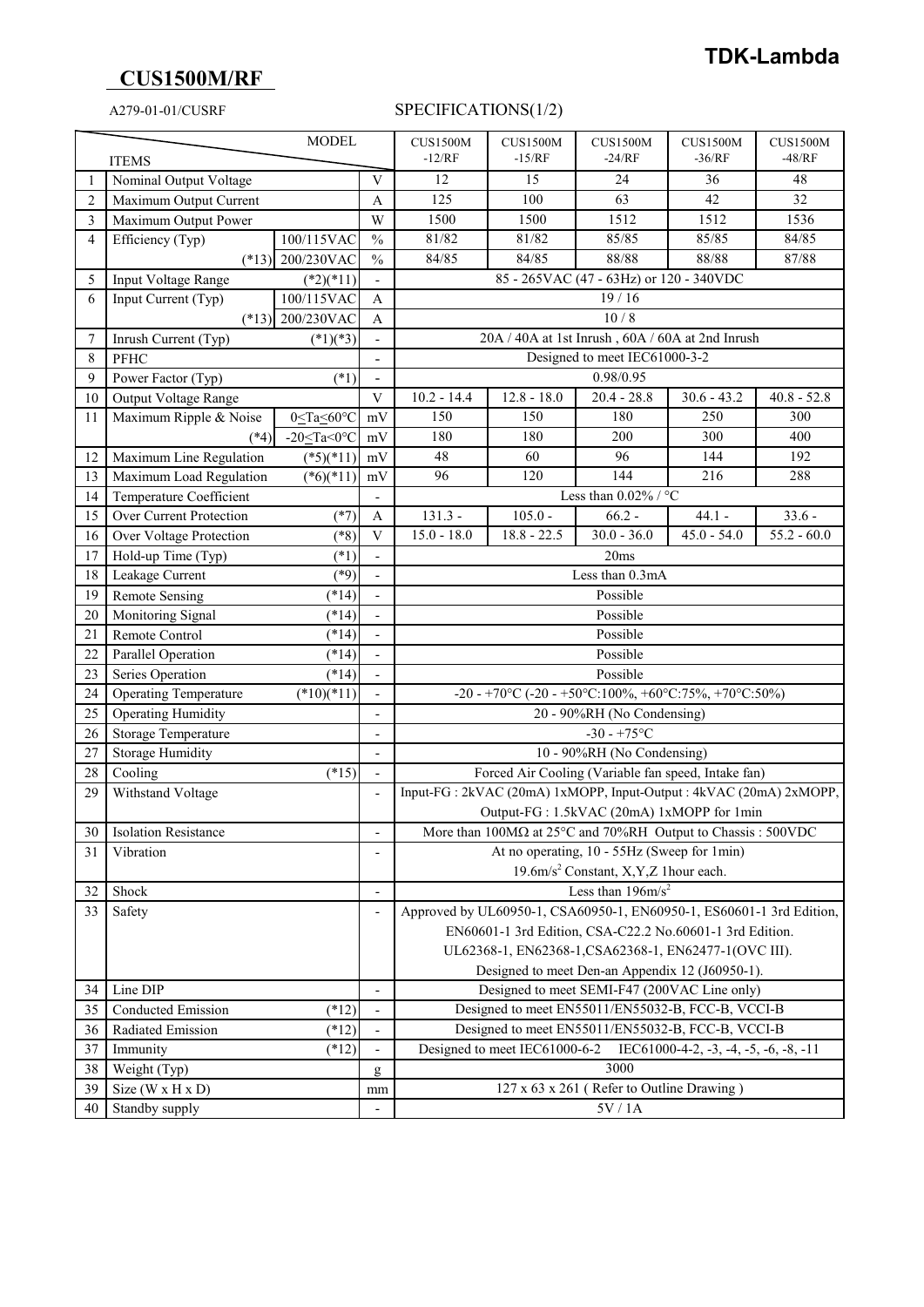### SPECIFICATIONS(2/2)

\*Read instruction manual carefully, before using the power supply unit.

 $=$ NOTES $=$ 

- \*1. At 100VAC/200VAC, Ta=25°C, nominal output voltage and maximum output power.
- \*2. For cases where conformance to various safety specs (UL, CSA, EN) are required, to be described as 100 240VAC(50-60Hz).
- \*3. Not applicable for the in-rush current to Noise Filter for less than 0.2ms.
- \*4. Please refer to Fig. A for measurement of Vo, line & load regulation and ripple voltage.
- \*5. 85 265VAC, constant load.
- \*6. No load-Full load, constant input voltage.
- \*7. Constant current limit with automatic recovery. Over current condition for more than 5 seconds will cause the output to shut down. Avoid to operate at over load or short circuit condition.
- \*8. OVP circuit will shut down output, manual reset (Re power on).
- \*9. Measured by the each measuring method of UL, CSA, EN and Den-an(at 60Hz), Ta=25°C.
- \*10. Output Derating
	- Refer to LOAD vs. AMBIENT TEMPERATURE(A279-01-02/CUSRF-).
	- Load (%) is percent of maximum output power or maximum output current, do not exceed its derating of maximum load.
- \*11. Output derating needed when input voltage less than 90VAC. Refer to LOAD vs. INPUT VOLTAGE(A279-01-02/CUSRF-\_).
- \*12. The power supply is considered a component which will be installed into a final equipment.
- The final equipment should be re-evaluated that it meets EMC directives.
- \*13. Ta=25°C, nominal output voltage and maximum output power.
- \*14. Refer to instruction manual(A279-04-01/CUS\_).
- \*15. Fan noise depend on output power and internal temperature. Fan noise is 52dB(typ) at 30°C / 70% load.

#### Fig.A



C1 : Film Cap. 0.1μF C2 : Elect. Cap. 47μF